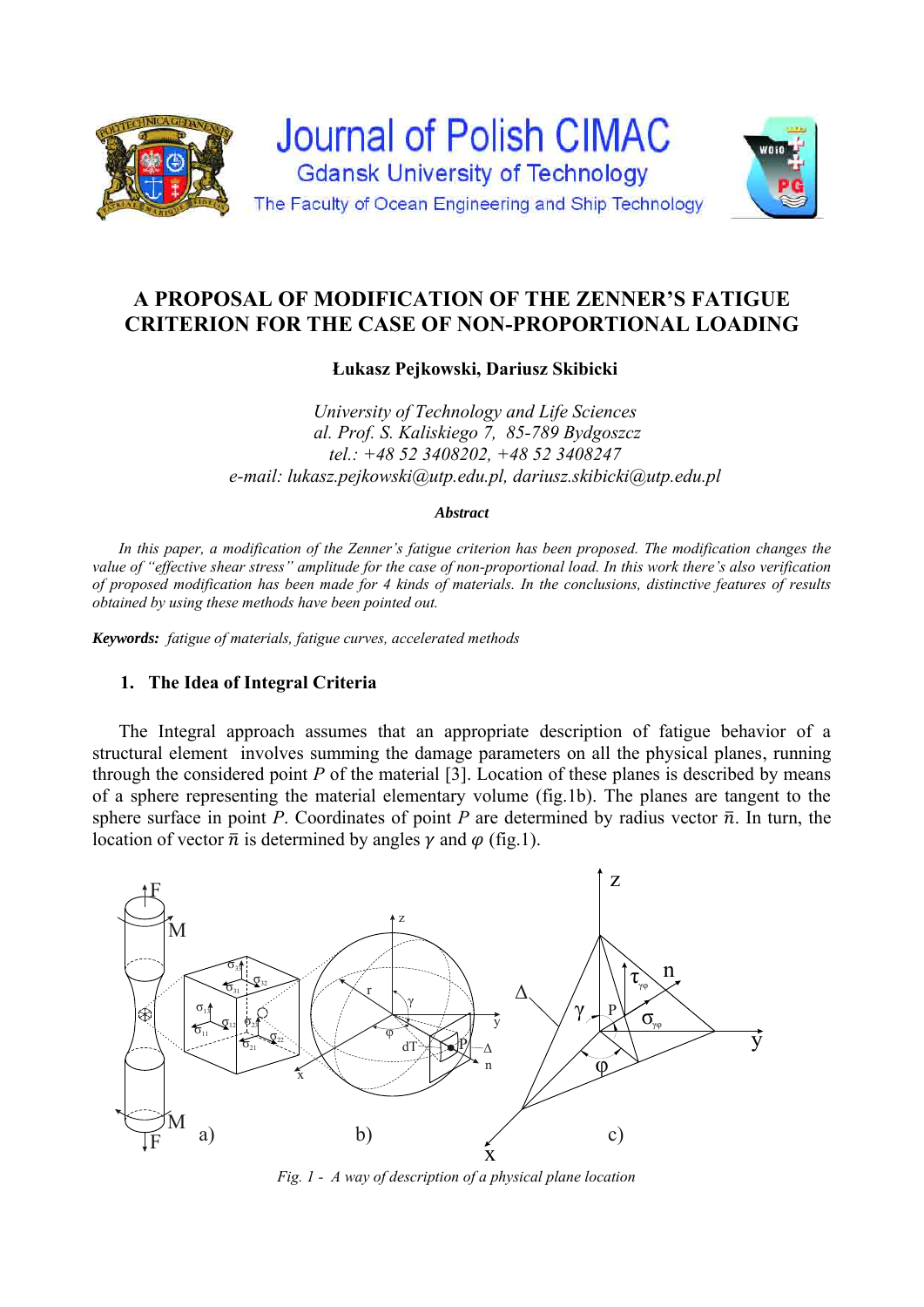The integral approach was used for the first time by Novoshilov [8]. He identified the second invariant of the stress tensor deviator with the square mean from shear stresses acting on all planes running through a given point. The mean can be expressed in the following way:

$$
\tau_{RMS} = \sqrt{\frac{1}{T} \int_{T} \tau_{\gamma \varphi}^2 dT}.
$$
\n(1)

If the location of a sectional plane is described in the way given in figure 1, then  $dT$  is an elementary surface of sphere with radius  $r = 1$  and is equal to:

$$
dT = r^2 \sin \gamma \, d\varphi d\gamma = \sin \gamma \, d\varphi d\gamma, \tag{2}
$$

a T is the sphere equal surface, that is, the shear stress acting on plane as  $\Delta$  has been denoted as  $\tau_{\nu\varphi}$ . After taking into consideration all the notations, the root mean square from all the stresses has the form:

$$
\tau_{RMS} = \frac{1}{4\pi} \int_{\gamma=1}^{\pi} \int_{\varphi=0}^{2\pi} \tau_{\gamma\varphi}^2 \sin\gamma \,d\varphi d\gamma. \tag{3}
$$

For a plane stress state the formula for  $\tau_{\nu\varphi}^2$  can be given as:

$$
\tau_{\gamma\varphi}^{2} = \sin^{2}\gamma \left[ \left( \sigma_{x}^{2} + \tau_{xy}^{2} \right) \cos^{2}\varphi + \tau_{xy}^{2} \sin^{2}\varphi + 2\sigma_{x}\tau_{xy} \sin\varphi \cos\varphi \right] - \sin^{4}\gamma \left[ \sigma_{x}^{2} \cos^{4}\varphi + 4\sigma_{x}\tau_{xy} \sin\varphi \cos^{3}\varphi + 4\tau_{xy}^{2} \sin^{2}\varphi \cos^{2}\varphi \right].
$$
\n(4)

After substituting formula (4) to (3) and integration we receive:

$$
\tau_{RMS} = \left[\frac{2}{15}(\sigma_x^2 + 3\tau_{xy}^2)\right]^{\frac{1}{2}}.
$$
\n(5)

It can be noticed that the expression in round brackets is equal to square of equivalent stress according to the hypothesis of Huber-Mises-Hencky (HMH):

$$
\sigma_{HMH} = \sqrt{\sigma_x^2 + 3\tau_{xy}^2}.\tag{6}
$$

Formulas (3) and (5) can be compared in the following way:

$$
\left[\frac{2}{15}\sigma_{HMH}\right]^{\frac{1}{2}} = \left[\frac{1}{4\pi} \int_{\gamma=0}^{\pi} \int_{\varphi=0}^{2\pi} \tau_{\gamma\varphi}^{2} \sin\gamma d\varphi d\gamma\right]^{\frac{1}{2}}.
$$
 (7)

The formula of equivalent stress according to HMH hypothesis can be derived from the above equation, for constant-amplitude fatigue loads:

$$
\sigma_{HMH} = \sqrt{\frac{15}{8\pi} \int_{\gamma=0}^{\pi} \int_{\varphi=0}^{2\pi} \tau_{\gamma\varphi}^2 \sin\gamma \,d\varphi d\gamma} \le Z_{rc},\tag{8}
$$

where  $Z_{rc}$  is fatigue limit for fully reversed tension-compression.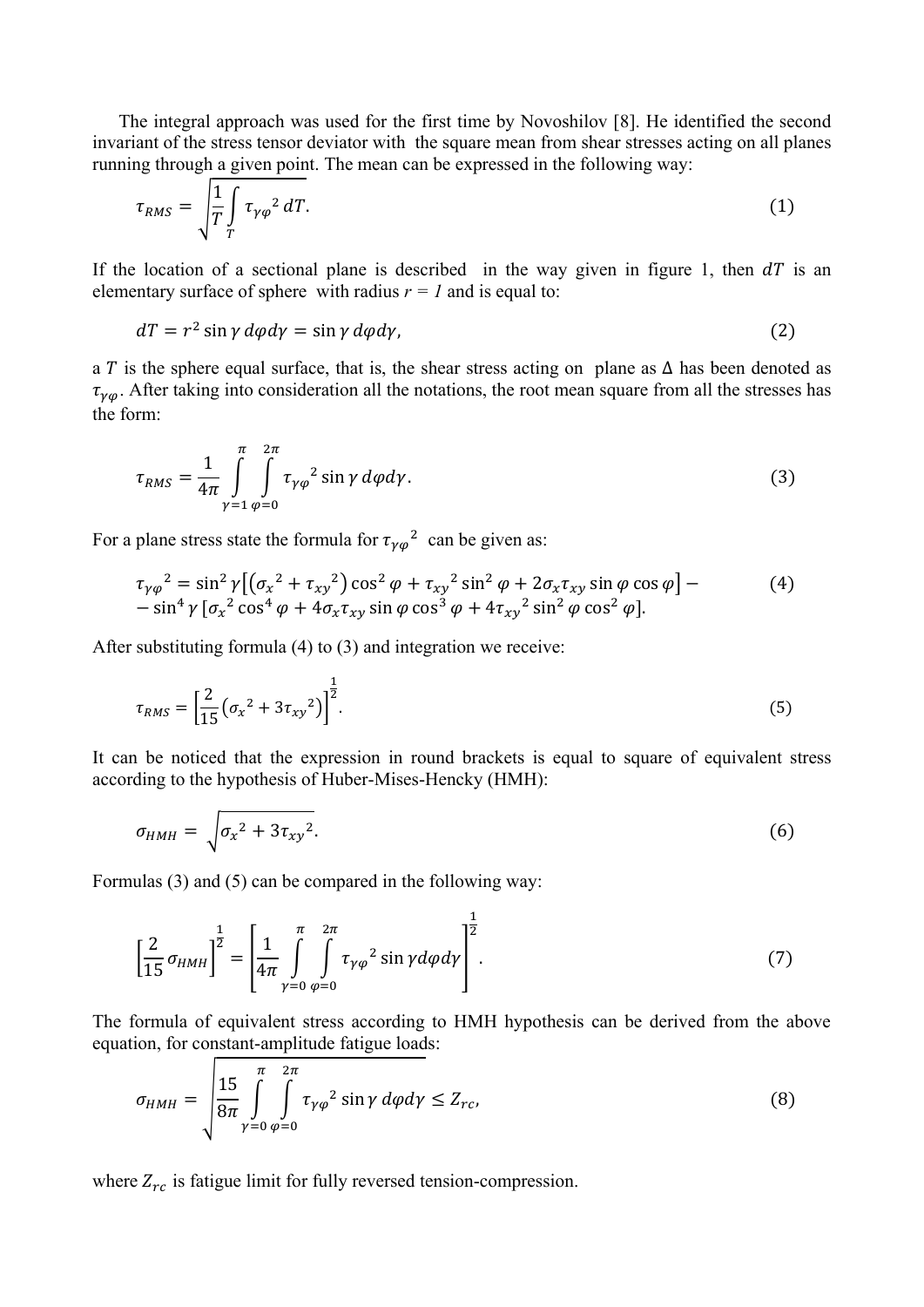### **2. Zenner's criterion in terms of integral criteria**

The idea of integral approach to HMH hypothesis was developed by Zenner [9]. He notes that, firstly, HMH hypothesis assumes the same ratio  $Z_{so}/Z_{rc} = 1/\sqrt{3}$  for all the materials. Actually, this ratio occupies interval  $0.5 < Z_{so}/Z_{rc} < 0.8$  for ductile materials, which should be taken into account in the calculations. Secondly, Zenner says that notation (8) accounts only for shear stress. Experimental tests show that also mean stresses and normal stress amplitudes have an influence on the material fatigue life.

With regard to these observations Zenner formulated a criterion in which  $\tau_{\nu\varphi}^2$  replaces the so called 'effective amplitude'. The criterion can be written in the form [9]:

$$
\sigma_Z = \sqrt{\frac{15}{8\pi} \int\limits_{\gamma=0}^{\pi} \int\limits_{\varphi=0}^{2\pi} (a\tau_{\gamma\varphi,a}^2 (1 + m\tau_{\gamma\varphi,m}^2) + b\sigma_{\gamma\varphi,a} (1 - n\sigma_{\gamma\varphi,a})^2) \sin\gamma \,d\gamma d\varphi} \le Z_{rc}.
$$
 (9)

In the above notation *a, b, m* and *n* are coefficients dependent on the material constants. In order to calculate them it is necessary to have: tensile – compressive fatigue strength  $Z_{rc}$ , torsional fatigue strength  $Z_{so}$ , pulsating tensile strength  $Z_{rj}$ , pulsating torsional  $Z_{sj}$ . The constants are calculated on the basis of the formulas:

$$
a = \frac{1}{5} \left( 3 \left( \frac{Z_{rc}}{Z_{so}} \right)^2 - 4 \right), \quad b = \frac{2}{5} \left( 3 - \left( \frac{Z_{rc}}{Z_{so}} \right)^2 \right), \tag{10}
$$

$$
a \cdot m = \frac{Z_{rc}^2 - \left(\frac{Z_{rc}}{Z_{so}}\right)^2 \left(\frac{Z_{sj}}{2}\right)^2}{\frac{12}{7} \left(\frac{Z_{sj}}{2}\right)^4}, \quad b \cdot n = \frac{Z_{rc}^2 - \left(\frac{Z_{rj}}{2}\right)^2 - \frac{4}{21}am\left(\frac{Z_{rj}}{2}\right)^4}{\frac{15}{4} \left(\frac{Z_{rj}}{2}\right)^3}
$$
(11)

For load without mean stresses, expression (9) is reduced to the form:

$$
\sigma_Z = \sqrt{\frac{15}{8\pi} \int\limits_{\gamma=0}^{\pi} \int\limits_{\varphi=0}^{2\pi} (\boldsymbol{a}\tau_{\gamma\varphi,a}^2 + \boldsymbol{b}\sigma_{\gamma\varphi,a}^2) \sin\gamma \,d\gamma d\varphi} \leq Z_{rc}.
$$
 (12)

Thanks to this, it is enough to know values of  $Z_{rc}$  and  $Z_{so}$ .

#### **3. Zenner's criterion for nonproportional loads**

In case of non-proportional loads, that is, when sinusoidal variables of stress are out-of-phase phase, the vector of shear stress on a sectional plane changes not only its module but also its direction, drawing a hodrograph (fig.2).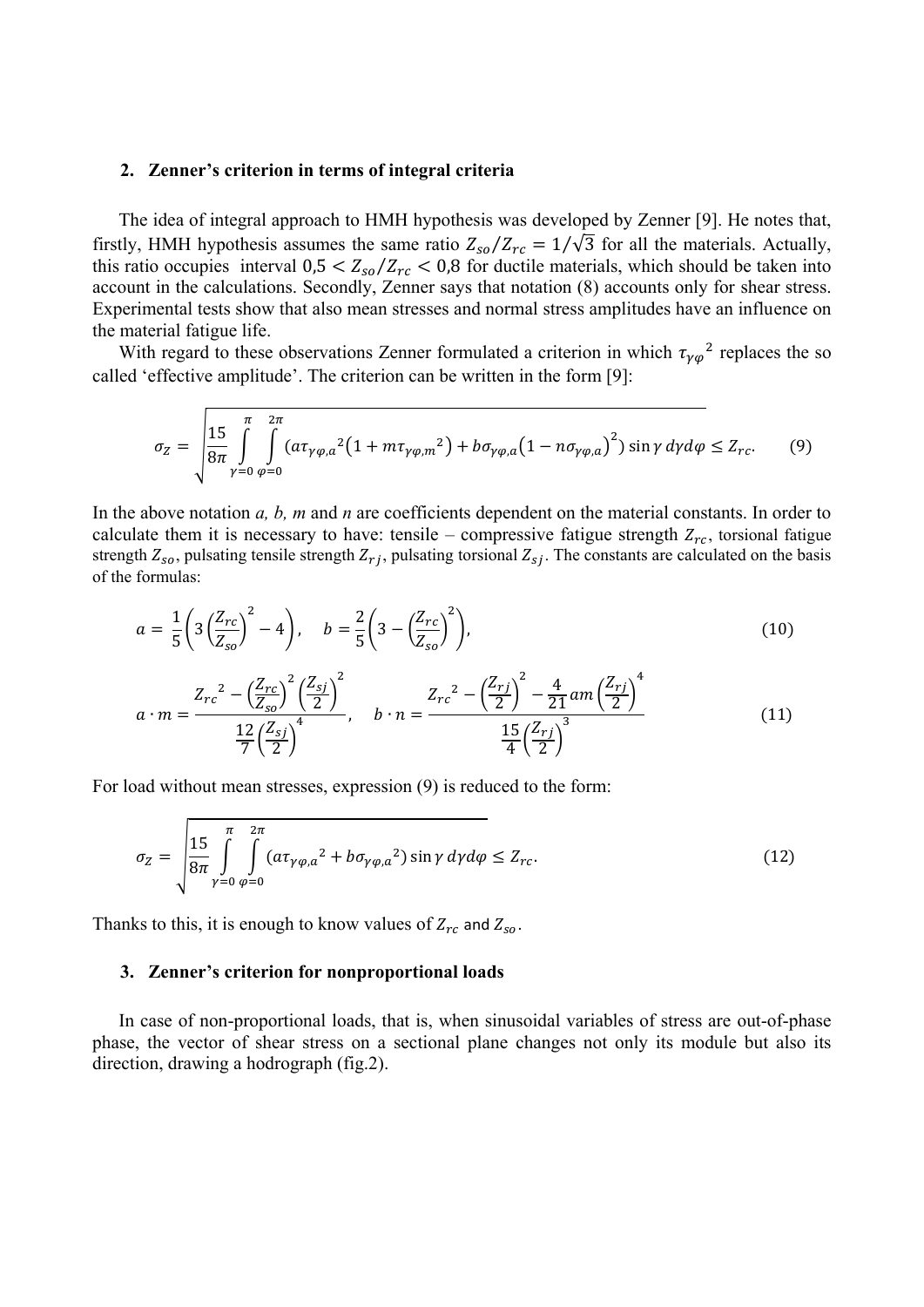

*Fig. 2 - Changes of the and normal stress vector during a non-proportional load cycle: a) hodograph of a shear stress vector, b) subsequent positions of a shear stress vector* 

 Zenner's criterion, given in form (12), accounts only for maximal values of modules for normal and shear stress vectors, whereas, tests of micro-structure and fractures of materials exposed to non-proportional load [3] indicate that not only the change of shear stress vector module but also the change of its direction has a large influence on fatigue behavior.

## **4. Modification of Zenner's criterion due to load non-proportionality**

In the proposed modification of Zenner's criterion, the maximal module of shear stress  $\tau_{\nu\varphi,a}$ has been replaced in formula (12) with a quantity accounting for changes of the action course of the shear stress vector.

For tension-compression and torsion, when the components of load are sinusoidal and out-of-phase, the path drawn by the vector of shear stress is an ellipse, as in figure 2. In such a situation it is convenient to describe the changes of shear stress vector location in a system of coordinates, determined by the course of a vector with maximal module  $\overline{k}$  and direction perpendicular to it  $\bar{n}$  (fig. 3).

Coordinates of unit vectors determining these directions can be obtained from the formulas:



*Fig. 3 - Unit vectors*  $\bar{k}$  *and*  $\bar{n}$  *determining directions used for a description of the tangent stress vector location changes and the proposed quantity*  $\tau_{\gamma\varphi,mod}$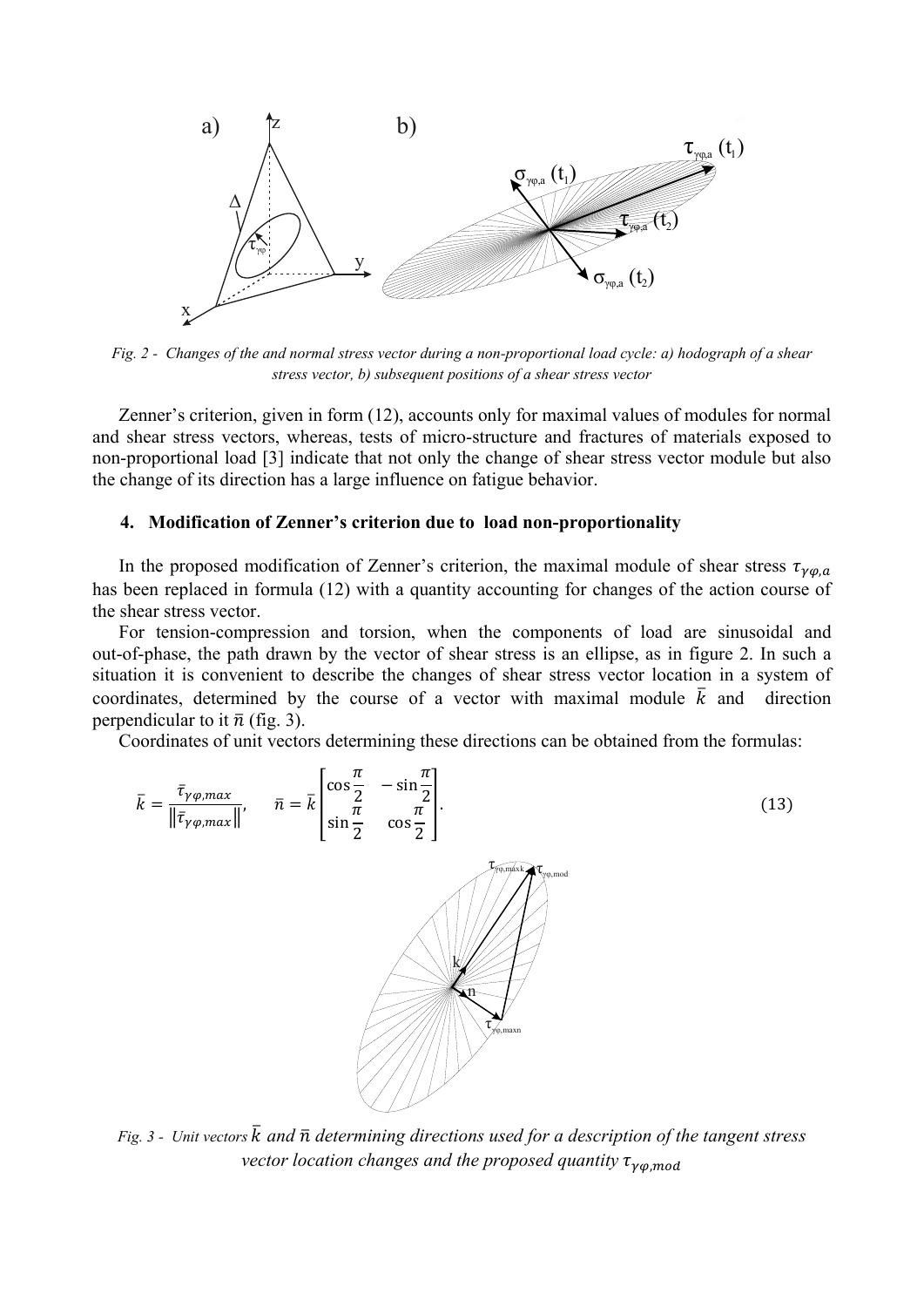The proposed quantity, substituting  $\tau_{\gamma\varphi,a}$  in Zenner's criterion, is a module of vector which is the result of the sum of vectors whose projections on directions  $\overline{k}$  and  $\overline{n}$  reach the highest values during the cycle of loading (fig.3). This quantity can be expressed by the formula:

$$
\tau_{\gamma\varphi,mod} = \|\bar{\tau}_{\gamma\varphi,max\bar{k}} + \bar{\tau}_{\gamma\varphi,max\bar{n}}\|.
$$
\n(14)

When there is no phase shift between the components of loading, the value of  $\tau_{\gamma\varphi,mod} = \tau_{\gamma\varphi,a}$  is identical as in an unchanged Zenner's criterion.

 A similar solution to the description of non-proportionality was used by Freitas and others [5], as a measurement of the loading path non-proportionality on an octahedral plane.

Eventually, a modified Zenner's criterion is expressed by the dependence:

 $\ddot{\phantom{a}}$ 

$$
\sigma_Z = \sqrt{\frac{15}{8\pi} \int_{\gamma=0}^{\pi} \int_{\varphi=0}^{2\pi} (a \left\| \bar{\tau}_{\gamma\varphi, max\bar{k}} + \bar{\tau}_{\gamma\varphi, max\bar{n}} \right\|^2 + b \sigma_{\gamma\varphi, a}^2) \sin\gamma \, d\gamma d\varphi} \le Z_{rc}.
$$
 (15)

#### **5. Verification of Modified Zenner's criterion**

Modified Zenner's criterion was verified for the aluminum alloy 7075-T651 [1], steel 1045 for the data from works [2] and [6] as well as tests of steel X2CrNiMo17-12-2 [7].

The verification involvs comparing experimental fatigue life with the computing one. Statistical parameters used for the comparison are: the mean scatter of fatigue life  $T_N$  and the mean-square error of fatigue life estimation  $T_{RMS}$ , which has been calculated according to formulas [7]:

$$
T_N = 10^{\bar{E}}, \qquad (16)
$$
  

$$
= 1 \sum_{i=1}^{n} \left( N_{exp,i} \right) \tag{17}
$$

$$
\bar{E} = \frac{1}{n} \sum_{i=1}^n \log \left( \frac{N_{exp,i}}{N_{cal,i}} \right),\tag{17}
$$

$$
T_{RMS} = 10^{E_{RMS}}.\t(18)
$$

$$
E_{RMS} = \sqrt{\frac{\sum_{i=1}^{n} \log^2 \left(\frac{N_{exp,i}}{N_{cal,i}}\right)}{n}}.
$$
\n(19)

It has been assumed that acceptable results should be included in interval  $0.5 \div 2$  for and  $1 \div 2$ for  $T_{RMS}$ . Verification results have been presented below in the form of charts of comparison between calculated life  $N_{cal}$  and experimental  $N_{exp}$  and tables with values  $T_N$  and  $T_{RMS}$ .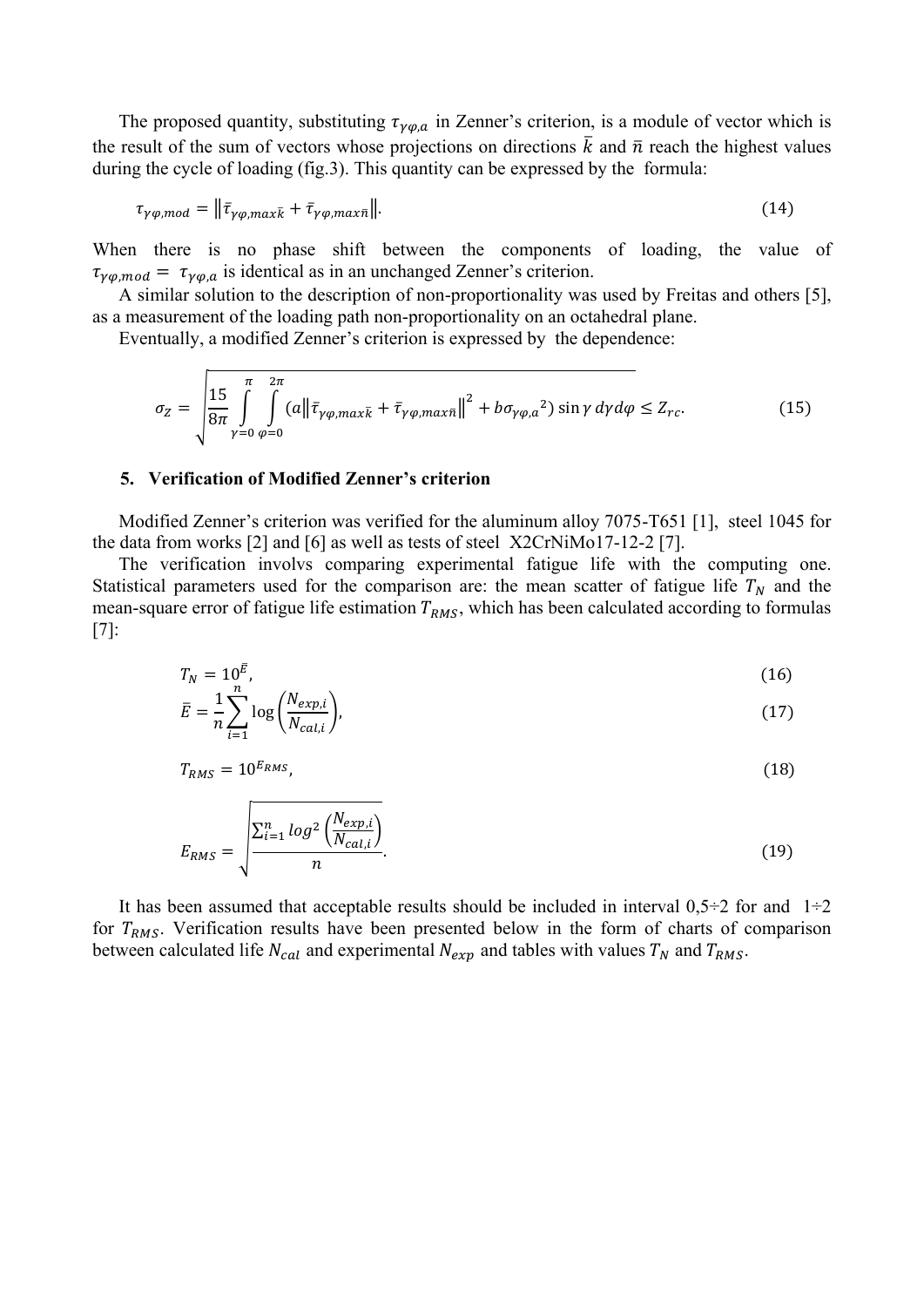

*Fig. 4a - Chart of comparison between experimental fatigue life and calculated obtained for: a) Zenner's criterion for 1045 steel [6], b) modified Zenner's criterion for 1045 steel [6]*



*Fig. 5a - Chart of comparison between experimental fatigue life and calculated obtained for: a) Zenner's criterion for 1045 steel [2], b) modified Zenner's criterion for 1045 steel[2]*



*Fig. 6a - Chart of comparison between experimental fatigue life and calculated obtained for: a) Zenner's criterion for 7075-T651 aluminum alloy [1], b) modified Zenner's criterion for 7075-T651 aluminum alloy [1]*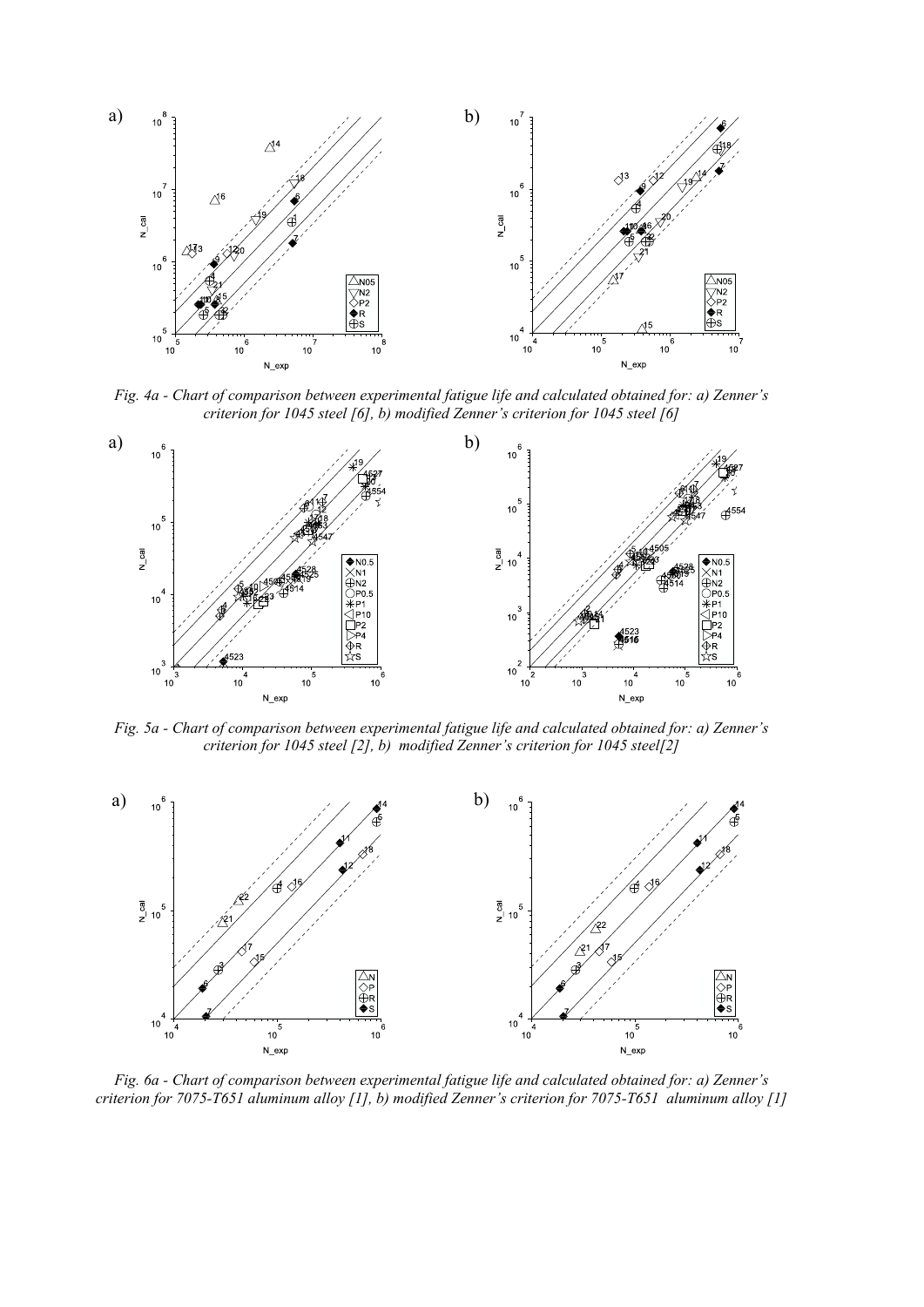

*Fig. 7a - Chart of comparison between experimental fatigue life and calculated obtained for: a) Zenner's criterion for X2CrNiMo17-12-2 steel[7] b) modified Zenner's criterion for X2CrNiMo17-12-2 steel [7]*

*Tab 1. Comparison of T<sub>N</sub> and T<sub>RMS</sub> parameters for Zenner's criterion before and after modification for 1045 steel [6]* 

|                                       | Zenner's criterion |              | Modified Zenner's criterion |           |
|---------------------------------------|--------------------|--------------|-----------------------------|-----------|
|                                       | $T^{}_N$           | $T^{}_{RMS}$ | $T_N$                       | $T_{RMS}$ |
| Tension                               | 1.00               | 1,84         | 1,00                        | 1,84      |
| Torsion                               | 1.49               | 1,95         | 1.49                        | 1,95      |
| Proportional load $\lambda = 2$       | 0.24               | 4.61         | 0,24                        | 4,61      |
| Non-proportional load $\lambda = 0.5$ | 0,15               | 9,73         | 3,97                        | 6,63      |
| Non-proportional load $\lambda = 2$   | 0,54               | 1.97         | 1.90                        | 2,03      |

*Tab 2. Comparison of T<sub>N</sub> and T<sub>RMS</sub> parameters for Zenner's criterion before and after modification for 1045 steel [2]* 

|                                       | Zenner's criterion |                       | Modified Zenner's criterion |           |
|---------------------------------------|--------------------|-----------------------|-----------------------------|-----------|
|                                       | $T_N$              | $T_{R\underline{MS}}$ | $T_N$                       | $T_{RMS}$ |
| <b>Tension</b>                        | 1,00               | 1,60                  | 1,00                        | 1,60      |
| <b>Torsion</b>                        | 1,62               | 2,25                  | 1,73                        | 2,34      |
| Proportional load $\lambda = 0.5$     | 1,09               | 1,51                  | 1,10                        | 1,51      |
| Proportional load $\lambda = 1$       | 1,27               | 1,56                  | 1,3                         | 1,57      |
| Proportional load $\lambda = 2$       | 1,75               | 1,95                  | 1,83                        | 2,02      |
| Proportional load $\lambda = 4$       | 1,54               | 1,54                  | 1,60                        | 1,60      |
| Proportional load $\lambda = 10$      | 0,97               | 1,03                  | 1,03                        | 1,03      |
| Non-proportional load $\lambda = 0.5$ | 3,72               | 3,77                  | 12,16                       | 12,24     |
| Non-proportional load $\lambda = 1$   | 5,36               | 5,60                  | 17,51                       | 17,98     |
| Non-proportional load $\lambda = 2$   | 3,39               | 3,54                  | 12,44                       | 12,70     |

Tab 3. Comparison of  $T_N$  and  $T_{RMS}$  parameters for Zenner's criterion before and after modification for *7075-T651 aluminum alloy [1]* 

|                       | Zenner's criterion |           | Modified Zenner's criterion |           |  |
|-----------------------|--------------------|-----------|-----------------------------|-----------|--|
|                       | $T_N\,$            | $T_{RMS}$ |                             | $T_{RMS}$ |  |
| Tension               | 00,                | 36.ا      | $1.00\,$                    | 1,36      |  |
| Torsion               | l.05               | .71       | 1,05                        |           |  |
| Proportional load     | .22                | 1,53      |                             | 1.53      |  |
| Non-proportional load | 0,62               | 2.4       |                             |           |  |